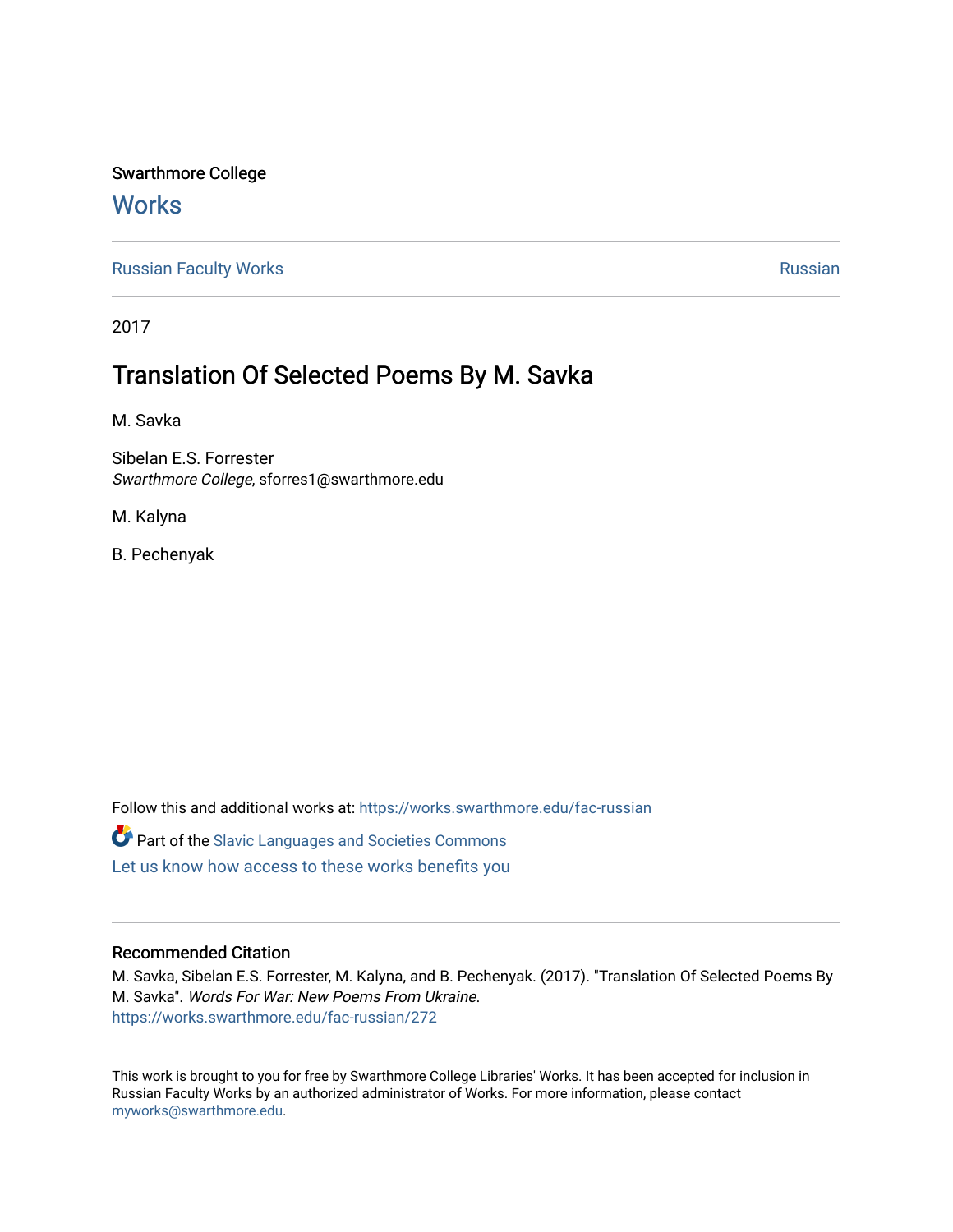**\* \* \***

We wrote poems about love and war, so long ago we could have gone grey three times over in the days before we had war, it seemed love would never burn out and pain was in the offing Yes, there *were* wounds there, not just cracks in a chocolate heart, but they managed to heal and we went on living. It wasn't mocking, or some deliberate game. We read the signs on palimpsests of old posters, on the walls of blackened buildings, in coffee grounds. What changed, my sister? Our hot-air balloon turned into a lead ball. The metaphor  $-$  died.

*Translated from the Ukrainian by Sibelan Forrester and Mary Kalyna with Bohdan Pechenyak* 

128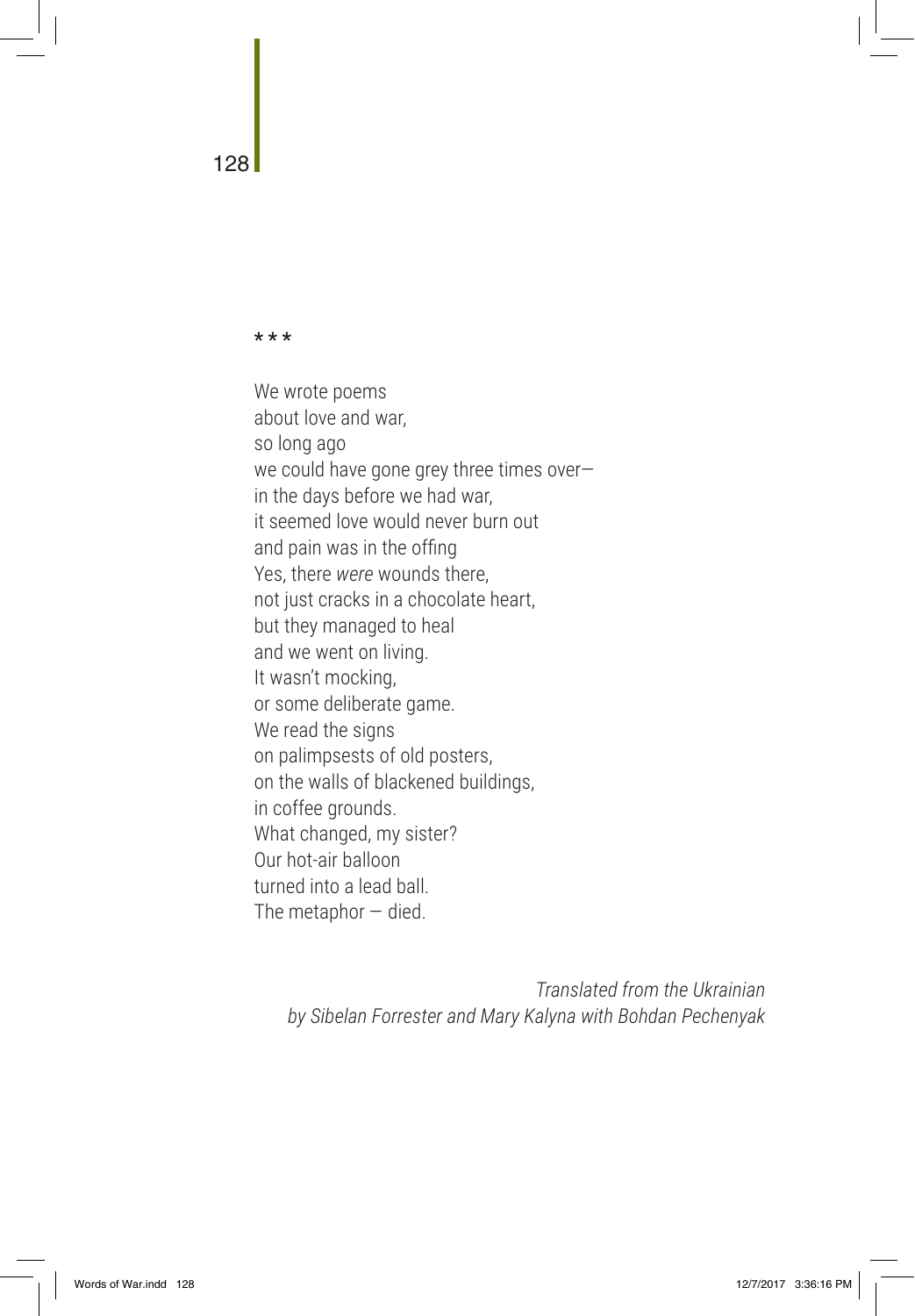**WORDS**<br>FOR<br>WAR 129

\* \* \*

Forgive me, darling, I'm not a fighter. Every time you gaze into my face, I tell you: I have a knife to cut willow twigs — I can weave you a basket — If you like, I can weave you a bird, And plant violets in its eyes. I'm not a fighter, darling, I have a knife to prune branches On the young trees. You haven't come out to the garden for so long. The cherries are coming in. Darling, why have you gone so grey?

> *Translated from the Ukrainian by Sibelan Forrester and Mary Kalyna with Bohdan Pechenyak*